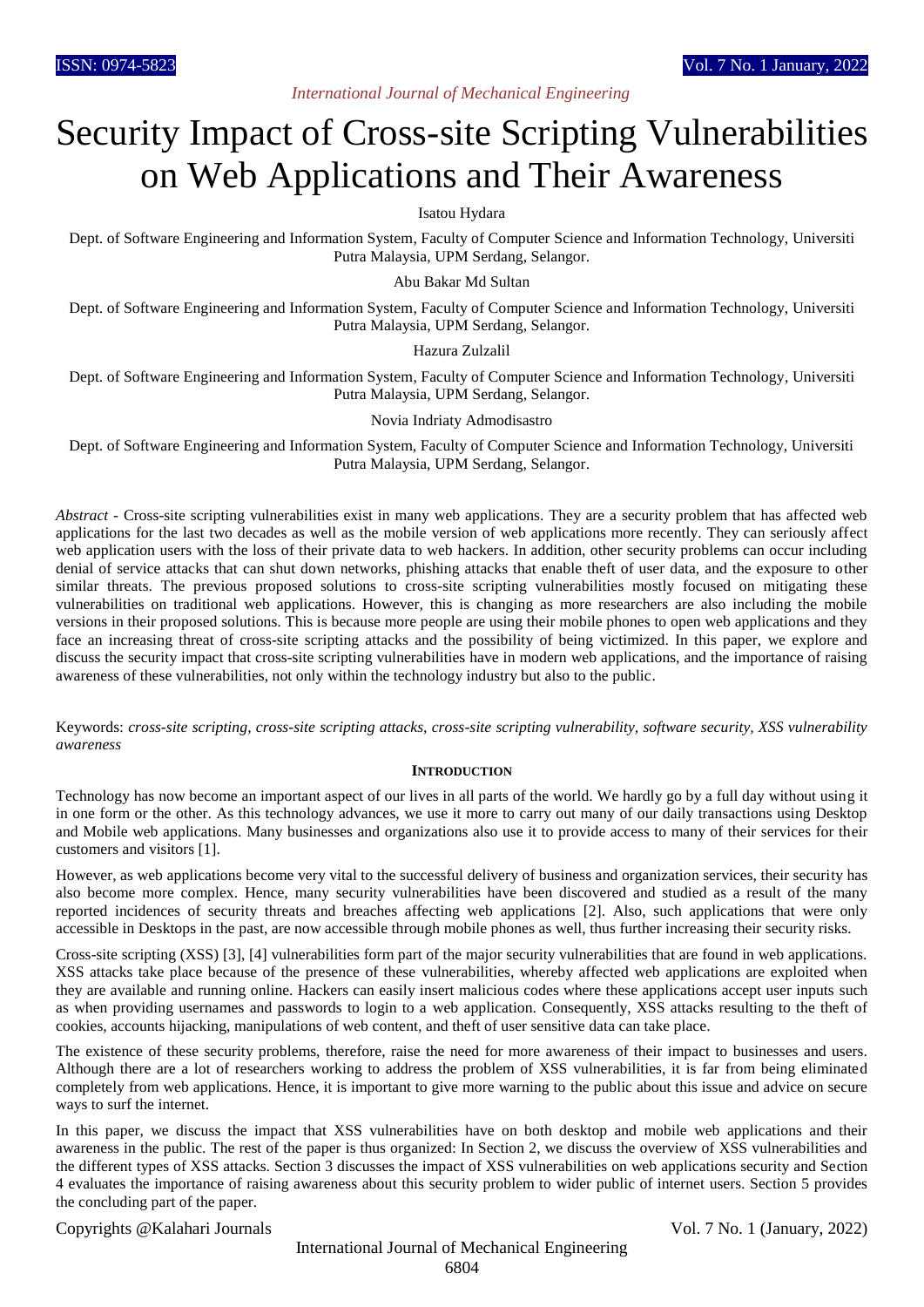#### **OVERVIEW OF CROSS-SITE SCRIPTING VULNERABILITIES**

XSS vulnerabilities [3], [5] are classified as injection vulnerabilities found in web applications that do not perform encoding or verification of user inputs properly. They can be exploited using XSS attacks when web applications are available online. The security of many web applications on the internet is not up to par with industry standards, and the mobile versions are not much different. A high percentage of 81% of mobile web applications were found as vulnerable to XSS attacks in a survey study [6]. This shows that mobile web applications are inheriting the same security vulnerabilities from Desktop web applications. HTML5, which is used in mobile applications development, was also found to be vulnerable to XSS [7]. Moreover, XSS vulnerabilities are in the top 10 vulnerabilities list in Mobile applications [8] as shown in Fig. 1, as well as in HTML5 [9].



FIG. 1. MOBILE TOP 10, ADOPTED FROM [8]

The issue of XSS vulnerabilities being a security problem in web applications has been in existence for at least two decades now. It began in the 2000s when the World Wide Web was in its early days. They are a type of injection vulnerabilities exploited using malicious codes. The codes are injected as scripts into user input data fields and executed by the trusting web applications [3]. This occurs because of the failure in validating user inputs in web applications during software development. Therefore, the lack of proper verification techniques of the users' inputs allows hackers to attack an application.

Fig. 2 shows an example of an XSS attack as discussed next. When successful, an XSS attack can lead to some serious security violations affecting not only the web applications but the users as well. Attackers write and inject malicious codes into the user input that is not validated. Thereafter, they can make the code to steal cookies, transfer some private user data, take ownership of users' accounts, change some web content, and carry out denial of service attacks.



**FIG. 2.** HIGH LEVEL VIEW OF XSS, ADOPTED FROM [5]

Copyrights @Kalahari Journals Vol. 7 No. 1 (January, 2022) The XSS attacks are of three different types which are reflected XSS, stored XSS and DOM-based XSS [3], [5]. Reflected and stored XSS attacks are executed on the server side of the vulnerable web application, while DOM-based XSS attacks are executed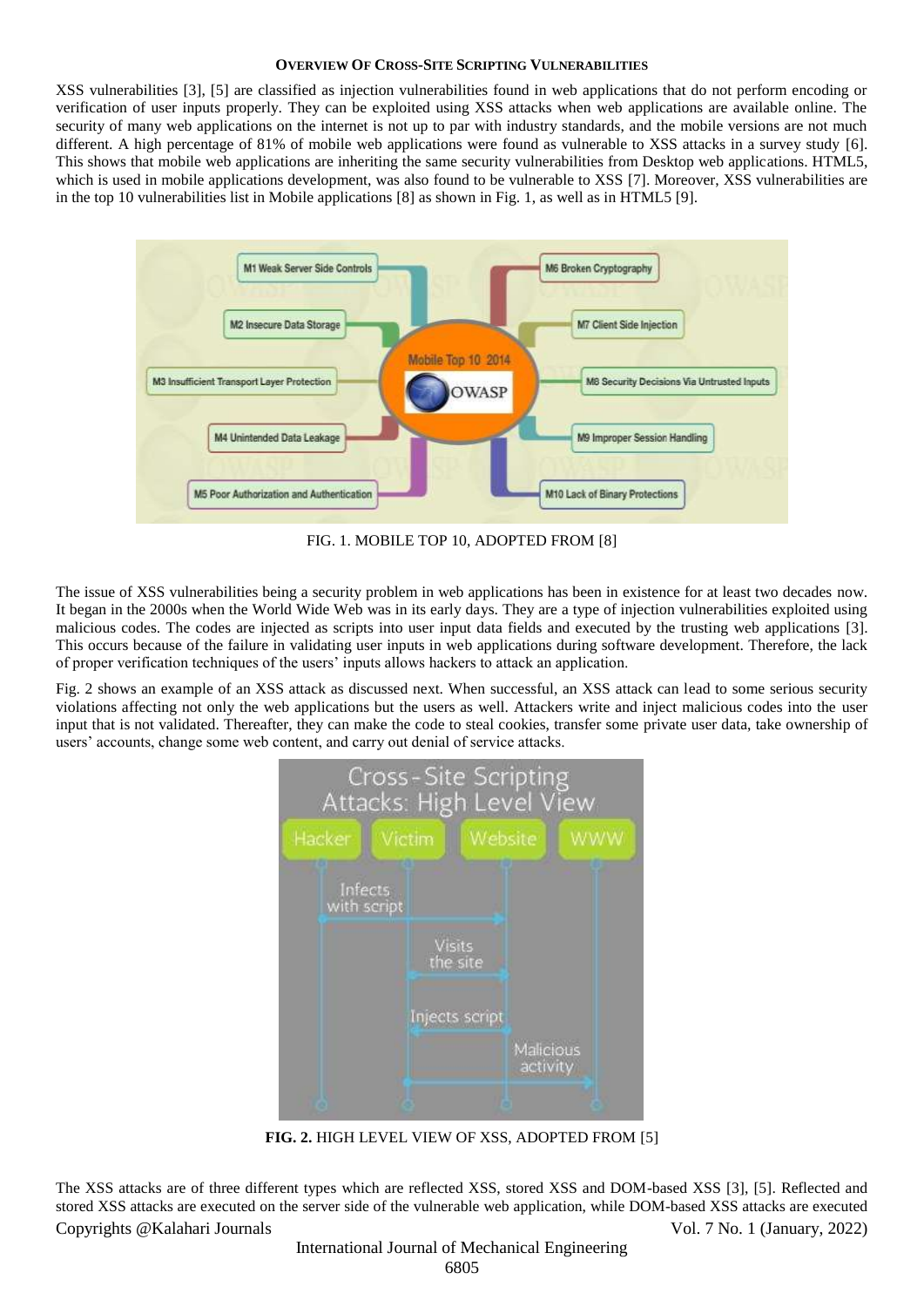on the client side. The DOM-based attacks are less common than the previous two, but equally harmful as they can collect sensitive or important data from the users' computers [10]. The subsections bellow discussed each of the types of XSS with more details and example.

# *A. Reflected Cross-site Scripting*

The first type of XSS attacks, Reflected XSS (also known as Non-Persistent XSS or Type I XSS) attacks, occur when the malicious code in the user input data is run immediately (reflected) to generate an output page for the users. This will allow clientside code to be injected into the dynamic web page. The provided input is not validated and is then included in the script without any HTML encoding. If malicious code is included in the input, it is then executed resulting to any malicious intent that the attacker has. This could be the theft of user's login credentials, or other sensitive data. Fig. 3 shows an example of reflected XSS.



**FIG. 3.** EXAMPLE OF REFLECTED XSS, ADOPTED FROM [11]

# *B. Stored Cross-site Scripting*

The second type of XSS attacks, stored XSS or Type II, are classified as the strongest kinds of XSS attacks as they remain in the server and continuously affect the web application users. Hence, they are also known as Persistent XSS. This type of attack takes place when malicious code is sent by the attacker and stored in the server. The code could be saved in the database, leading to another form of vulnerability called SQL injection. Or it could be stored in message forums, in the comments field, or similar data locations that are trusted. Eventually, this will be displayed to users in a web page without being encoded using HTML entities when requested by users. Fig. 4 shows an example of stored XSS.



**FIG. 4.** EXAMPLE OF REFLECTED XSS, ADOPTED FROM [11]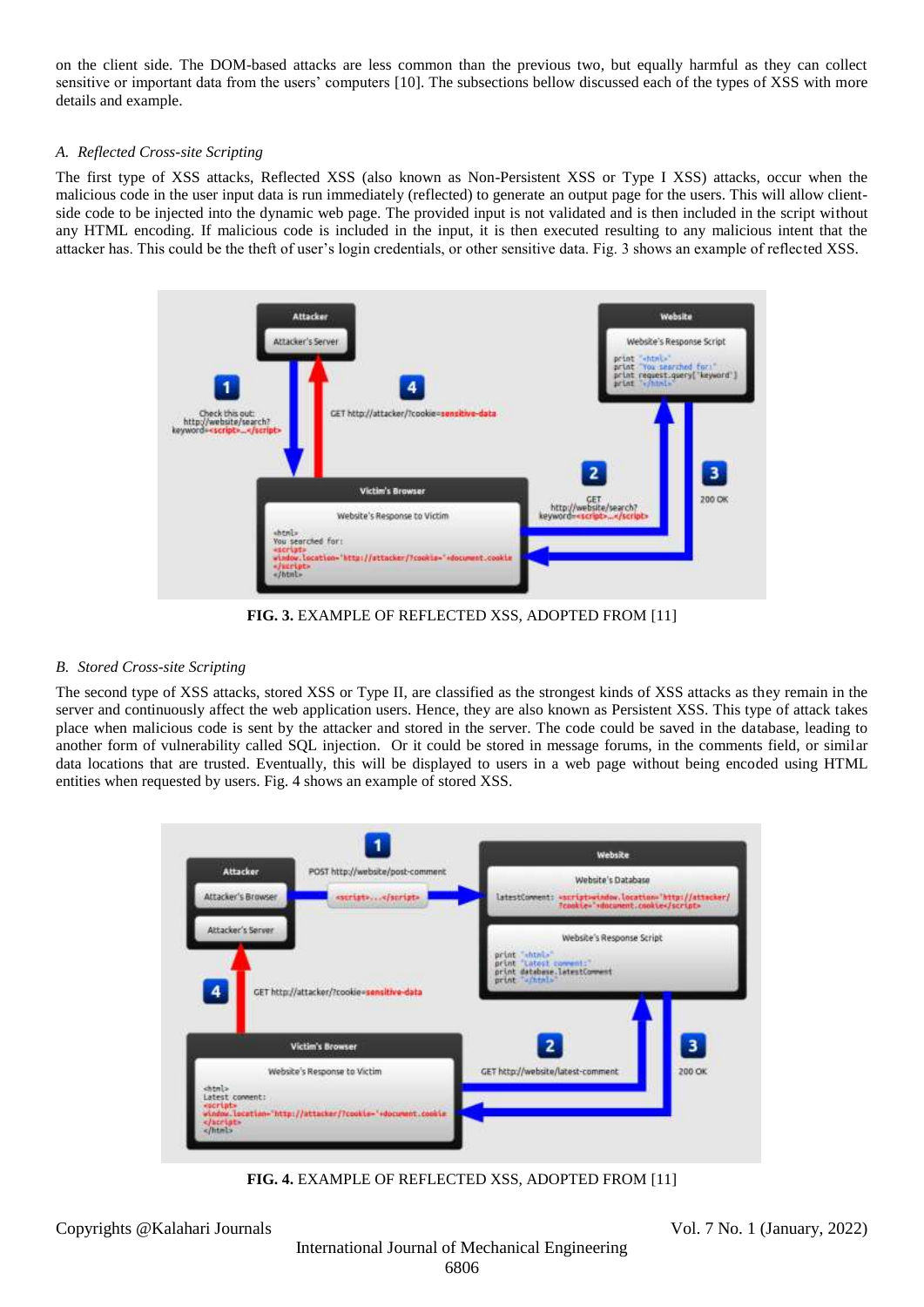## *C. Document Object Model (DOM)-Based Cross-site Scripting*

The third type of XSS attacks, DOM-based XSS (referred to as Type III XSS) is different from the first two XSS attack types. It takes place on the client side of an application. The JavaScript code does not need to be sent to the server for the attack to occur. The JavaScript code can access URL request parameters and then writes its own HTML page using the information from the parameters. If the information is not properly encoded, it can lead to an XSS vulnerability to be exploited. Browsers can, therefore, re-interpret the written page thereby executing the malicious codes. Fig. 5 illustrates an example of a DOM-based XSS attack.



**FIG. 5.** EXAMPLE OF DOM-BASED XSS, ADOPTED FROM [11]

## **IMPACT OF XSS VULNERABILITIES ON DESKTOP AND MOBILE WEB APPLICATION SECURITY**

We live in an era whereby technology is used in almost all aspects of our daily lives' activities all over the world and Malaysia is no exception. Since the advent of E-Commerce, businesses and organizations have depended on the Internet and web applications to make their services accessible online. As the Internet is growing and providing great services, so will the conducting of business transactions and social interactions also increase and become a norm.

In Malaysia, many businesses have taken their services online in order to access a wider market share. Banking websites, such as CIMBClicks and MayBank, make it easy for customers to make money transfers online, payment of their bills, and other similar transactions. They can process all these without visiting the bank branches. Many online stores such as Lazada and Shopee also facilitate E-commerce in the country by making buying and selling of good online very easy.

The security of web applications has become more complex over the years as their importance to businesses and organizations increases [3], [4], [12]. Maintaining an online presence significantly adds to their success. Therefore, many security vulnerabilities are being discovered that continue to raise the bar as security threats are concerned. Moreover, these web applications are easily accessible with mobile phones, thus increasing the risks even further.

Most of these web applications contain many security vulnerabilities when they are launched to the public and running online. This is mainly because of the limited time given to develop software applications. Managers of projects hardly include security requirements in the project budgets, the schedule and or the staffing of many web application projects [10].

Usually, web applications are developed under many constraints including finances, and expertise or talent. This can affect the focus on security requirements as they are not prioritized or become an afterthought. Oftentimes, the developers are not aware of existing security vulnerabilities or they lack the knowledge to mitigate them while developing or testing web applications. Such applications are then completed and delivered with many vulnerabilities including XSS. Thus, this provides opportunities for them to be exploited. This is evident in a recent study that found 80% of all the web applications they surveyed are vulnerable to security attacks [6]. Notwithstanding, XSS vulnerabilities may still be present in web applications despite the effort of planning for and including security requirements from the onset of a software development project.

Over the years, many research studies have been conducted to mitigate XSS vulnerabilities in both desktop [13]–[16] and mobile versions [6], [7], [17], [18] of web applications. Less research works on the mobile version has been done. However, with the increased use of mobile phones to access the internet, and with more vulnerabilities being reported, researchers are focusing more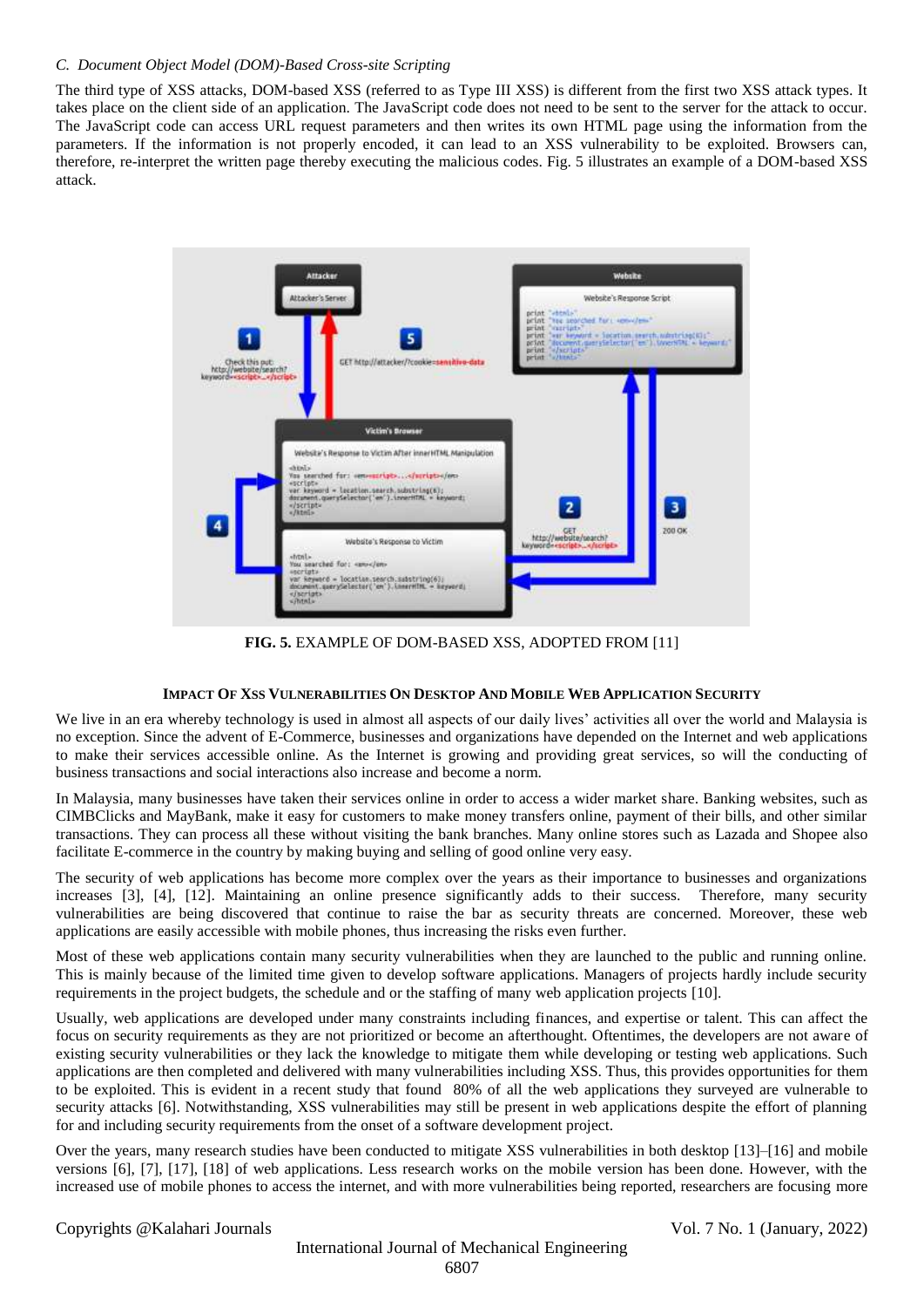on mobile web applications. Several methods and approaches exist to mitigate vulnerabilities using either or both of static and dynamic analysis techniques. However, the problem of XSS vulnerabilities still remains a big security issue for web applications.

Table I provides a summary of the common consequences in web applications due to the impact of XSS vulnerabilities. It indicates their impact on the security attributes of web application data such as confidentiality, integrity, and accessibility.

| TABLE I. SUMMARY OF XSS IMPACT ON WEB APPLICATIONS, ADOPTED FROM [12] |  |  |
|-----------------------------------------------------------------------|--|--|
|-----------------------------------------------------------------------|--|--|

| Scope                                                           | Impact                                                                                                                      |
|-----------------------------------------------------------------|-----------------------------------------------------------------------------------------------------------------------------|
| Confidentiality Access control                                  | The ability to bypass protection mechanisms and read web application data                                                   |
| Integrity Confidentiality Availability                          | The ability to execute unauthorised code and commands                                                                       |
| Confidentiality Integrity Availability<br><b>Access Control</b> | The ability to bypass protection mechanisms, to read web application data, and to<br>execute unauthorised code and commands |

#### **AWARENESS ON XSS PREVENTION IN WEB APPLICATION**

Even though a lot of research work is being conducted to eliminate or mitigate XSS vulnerabilities in web applications, it is still very important to raise awareness on this problem. Both web application developers and users need to understand the seriousness of XSS vulnerabilities and what they can do limit their impact on web applications security.

Web application developers should integrate security requirements at all the stages of the software development lifecycle [3], [12]. Many web applications are developed in a rush and their security only become an afterthought. It very important for web applications to not only understand the negative impact of XSS and other vulnerabilities, but also to have the ability to mitigate them. Table II and III show the XSS prevention rules provided by OWASP [19], [20] to guide developers in tackling XSS vulnerabilities when building web applications.

Likewise, web applications users should be given warnings and best practices guidelines when visiting web applications online, especially, with applications where sensitive information is shared. For example, banking applications such as CIMBClicks provides security warnings to its visitors. Additionally, users need to be careful with clicking links that may take them to unsecure site where may fall victims to hackers.

# **TABLE II.** SUMMARY OF REFLECTED AND STORED XSS PREVENTION RULES, ADOPTED FROM [19]

| Prevention<br>Rule | Description                                                                                                         |
|--------------------|---------------------------------------------------------------------------------------------------------------------|
| Rule No.0          | to Rule 7 when<br>Only follow Rule 1<br>referencing user inputs                                                     |
| Rule No.1          | Encode with HTML before putting untrusted<br>data in HTML element content                                           |
| Rule No 2          | Attribute encode before inserting untrusted<br>data into html common attributes                                     |
| Rule No.3          | JavaScript encode before inserting untrusted<br>data into JavaScript data values                                    |
| Rule No.4          | CSS encode and strictly validate before<br>inserting untrusted data into HTML style<br>property values              |
| Rule No.5          | URL encode before inserting untrusted data<br>into html URL parameter values                                        |
| Rule No.6          | Sanitize HTML Markup with sanitizer<br>library designed for it. An example is the<br>OWASP Java HTML Sanitizer [21] |
| Rule No 7          | Avoid JavaScript URLs                                                                                               |
| Rule No.8          | To prevent DOM-Based XSS. The rule has<br>six sub-rules under it.                                                   |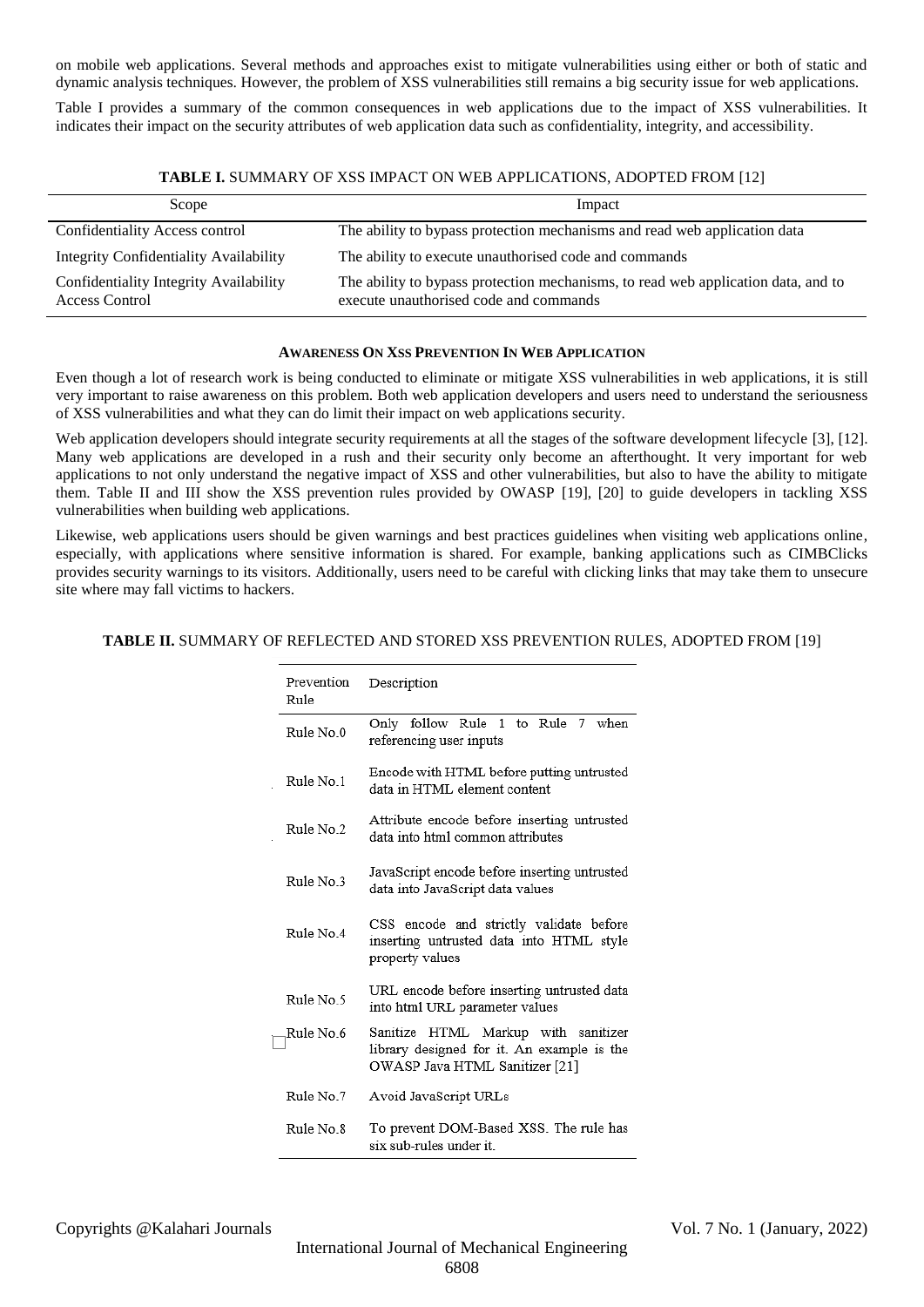#### **TABLE III.** SUMMARY OF DOM-BASED XSS PREVENTION RULES, ADOPTED FROM [20]

| Prevention<br>Rule | Description                                                                                                                        |
|--------------------|------------------------------------------------------------------------------------------------------------------------------------|
| Rule<br>$No.8-1$   | HTML escape then JavaScript escape before<br>inserting untrusted data into HTML<br>subcontext within the execution context         |
| Rule<br>$No 8-2$   | JavaScript escape before inserting untrusted<br>data into HTML attribute subcontext within<br>the execution context                |
| Rule<br>$No.8-3$   | JavaScript Escape before Inserting<br>Untrusted Data into<br>HTML Attribute<br>Subcontext within the Execution Context             |
| Rule<br>$No.8-4$   | JavaScript escape before inserting untrusted<br>data into the CSS attribute subcontext within<br>the execution context             |
| Rule<br>No 8-5     | URL escape then JavaScript escape before<br>inserting untrusted data into URL attribute<br>subcontext within the execution context |
| Rule<br>No 8-6     | Populate the DOM using safe JavaScript<br>functions or properties                                                                  |

#### **CONCLUSION**

In this paper, we discussed the impact that XSS vulnerabilities have on the security of desktop and mobile applications. XSS vulnerabilities are a major security problem for both Desktop and mobile web applications. Their impact on the security of web applications is very serious as users access the internet daily for business and social interactions. We provided an overview of XSS vulnerabilities and their types. We also discussed the impact they have on web applications security. Finally, we addressed the importance of raising awareness on XSS vulnerabilities to both web application developers and users.

#### **ACKNOWLEDGEMENTS**

This research was supported by the Malaysian Ministry of Higher Education through grants FRGS 08-01-19-2159FR to Universiti Putra Malaysia.

## **REFERENCES**

- [1] I. Hydara, A. B. M. Sultan, H. Zulzalil, and N. Admodisastro, "Towards cross-site scripting vulnerability detection in mobile web applications," *Int. J. Eng. Technol.*, vol. 7, no. 4, pp. 18–21, 2018.
- [2] G. E. Rodríguez, J. G. Torres, P. Flores, and D. E. Benavides, "Cross-site scripting (XSS) attacks and mitigation: A survey," *Comput. Networks*, vol. 166, pp. 1–23, 2020.
- [3] OWASP, "Cross Site Scripting (XSS)," *OWASP Foundation*, 2022. [Online]. Available: https://www.owasp.org/index.php/Cross-site\_Scripting\_(XSS). [Accessed: 15-Jan-2022].
- [4] Acunetix, "Cross Site Scripting (XSS)," *Acunetix*, 2022. [Online]. Available: http://www.acunetix.com/websitesecurity/cross-site-scripting/. [Accessed: 15-Jan-2022].
- [5] S. Vonnegut, "XSS: The Definitive Guide to Cross-Site Scripting Prevention," *Checkmarx.com*, 2015. [Online]. Available: https://www.checkmarx.com/2015/04/14/xss-the-definitive-guide-to-cross-site-scripting-prevention/. [Accessed: 26-Jan-2017].
- [6] A. Javed and J. Schwenk, "Towards Elimination of Cross-Site Scripting on Mobile Versions of Web Applications," in *14th WISA: International Workshop on Information Security Applications*, 2014, vol. LNCS 8267, pp. 103–123.
- [7] Y. L. Chen, H. M. Lee, A. B. Jeng, and T. E. Wei, "DroidCIA: A novel detection method of code injection attacks on HTML5-based mobile apps," in *Proceedings - 14th IEEE International Conference on Trust, Security and Privacy in Computing and Communications, TrustCom 2015*, 2015, vol. 1, pp. 1014–1021.
- [8] OWASP, "Mobile Top 10 2014-M7 OWASP," *OWASP Foundation*, 2014. [Online]. Available: https://www.owasp.org/index.php/Mobile\_Top\_10\_2014-M7. [Accessed: 26-Jan-2020].
- [9] S. Shah, "HTML5 Top 10 Threats Stealth Attacks and Silent Exploits," in *BlackHat USA 2012*, 2012, pp. 1–21.